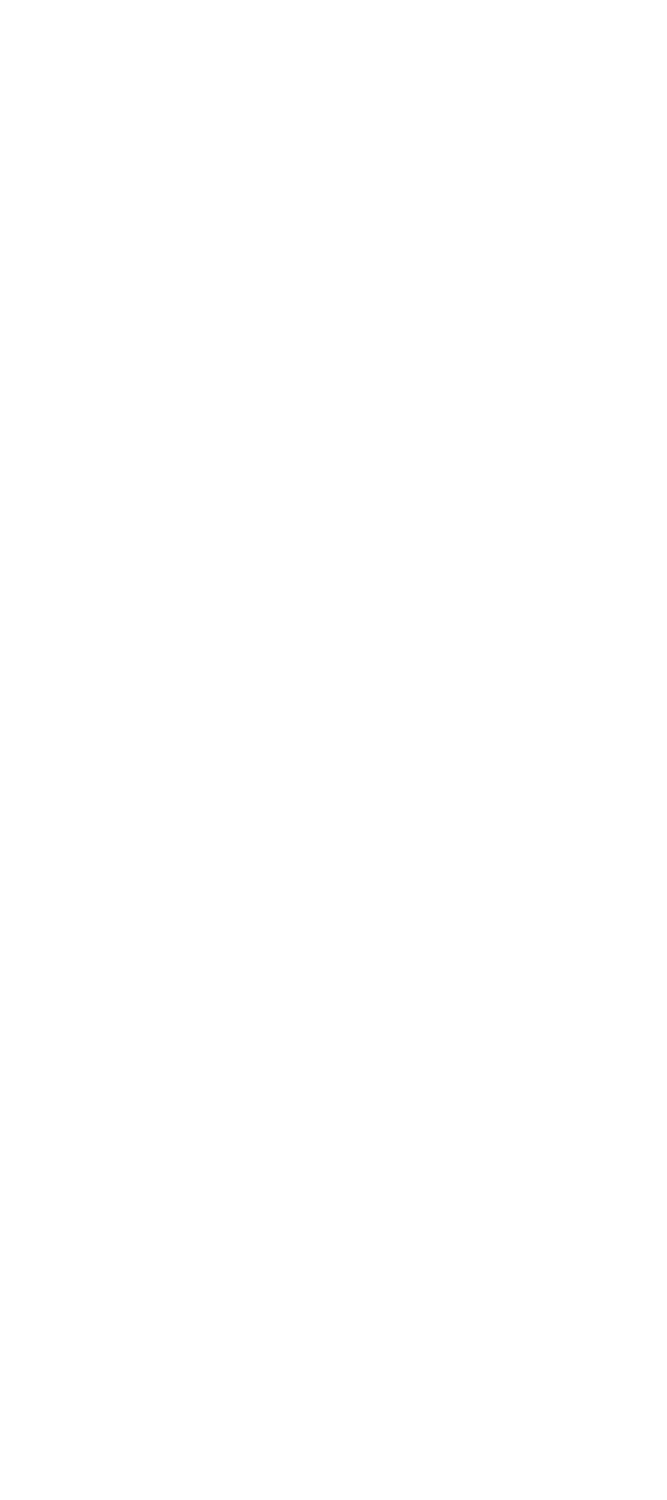## **Contents**

| ROSS Electrodes<br>ROSS Sure-Flow Electrodes              |  |
|-----------------------------------------------------------|--|
|                                                           |  |
| Preparation for Gel-Filled ROSS Ultra Triode Electrodes 8 |  |
|                                                           |  |
|                                                           |  |
|                                                           |  |
|                                                           |  |
|                                                           |  |
|                                                           |  |
|                                                           |  |
|                                                           |  |
| ROSS Electrode Operation with Orion VERSA STAR pH/        |  |
|                                                           |  |
|                                                           |  |
|                                                           |  |
|                                                           |  |
|                                                           |  |
|                                                           |  |
|                                                           |  |
|                                                           |  |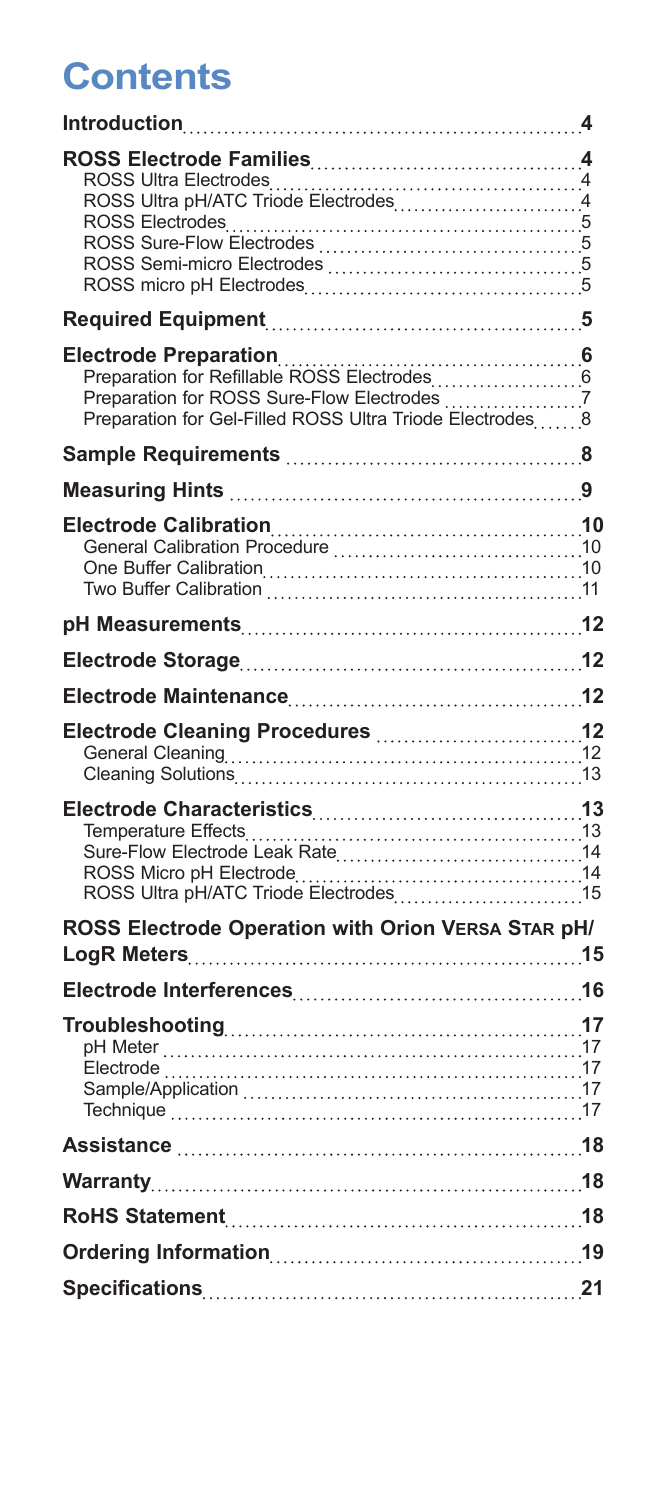### Introduction

This user manual contains information on the preparation, operation and maintenance of the Thermo Scientific™ Orion™ ROSS Ultra™, Thermo Scientific™ Orion™ ROSS™, and Thermo Scientific™ Orion™ ROSS™ Triode™ electrodes.

All ROSS pH electrodes have a pH range of 0 to 14, pH precision of 0.01 and temperature range of 0 to 100°C. ROSS electrodes can be used in samples that contain TRIS, sulfides and proteins since they do not contain silver or mercury.

ROSS electrodes incorporate the distinctive ROSS internal reference system that provides superior measurement stability, faster response, greater accuracy and more reproducible results than conventional electrodes. ROSS electrodes have a double junction reference, so the fill solution can be modified to more closely match the sample composition in high pH, low pH or non-aqueous solutions.

ROSS electrodes provide readings stable to 0.01 pH in less than 30 seconds, even in the extreme case of samples varying from one another by 50°C or more. Results are three to five times more precise than those obtained with conventional electrodes. Over the lifetime of the electrode, ROSS reference potential drifts less than an average 0.12mV per day, which corresponds to 0.002 pH units, so recalibration is minimized.

- The majority of ROSS electrodes with a BNC waterproof or BNC connector have a one meter (three foot) long cable, except where noted.
- All electrodes with a screw cap connection require a separate cable.
- Electrodes with a waterproof BNC connector can be used on any pH meter with a BNC connection.
- The 800500U ROSS Ultra reference half-cell and 800300 ROSS reference half-cell can be used with the 8101BNWP and 8101SC ROSS pH half-cell electrodes or 8411BN ROSS sodium half-cell electrode.

### ROSS Electrode Families

#### ROSS Ultra Electrodes

ROSS Ultra electrodes offer the ultimate measurement stability and the least long-term drift, plus a two year warranty for refillable models and an 18 month warranty for gel-filled models.

### ROSS Ultra pH/ATC Triode Electrodes

ROSS Ultra pH/ATC Triodes have a built-in temperature probe, so pH and temperature are measured with one electrode. Gel-filled ROSS Ultra pH/ATC Triode electrodes have an 18 month warranty and refillable ROSS Ultra pH/ATC Triode electrodes have a 24 month warranty.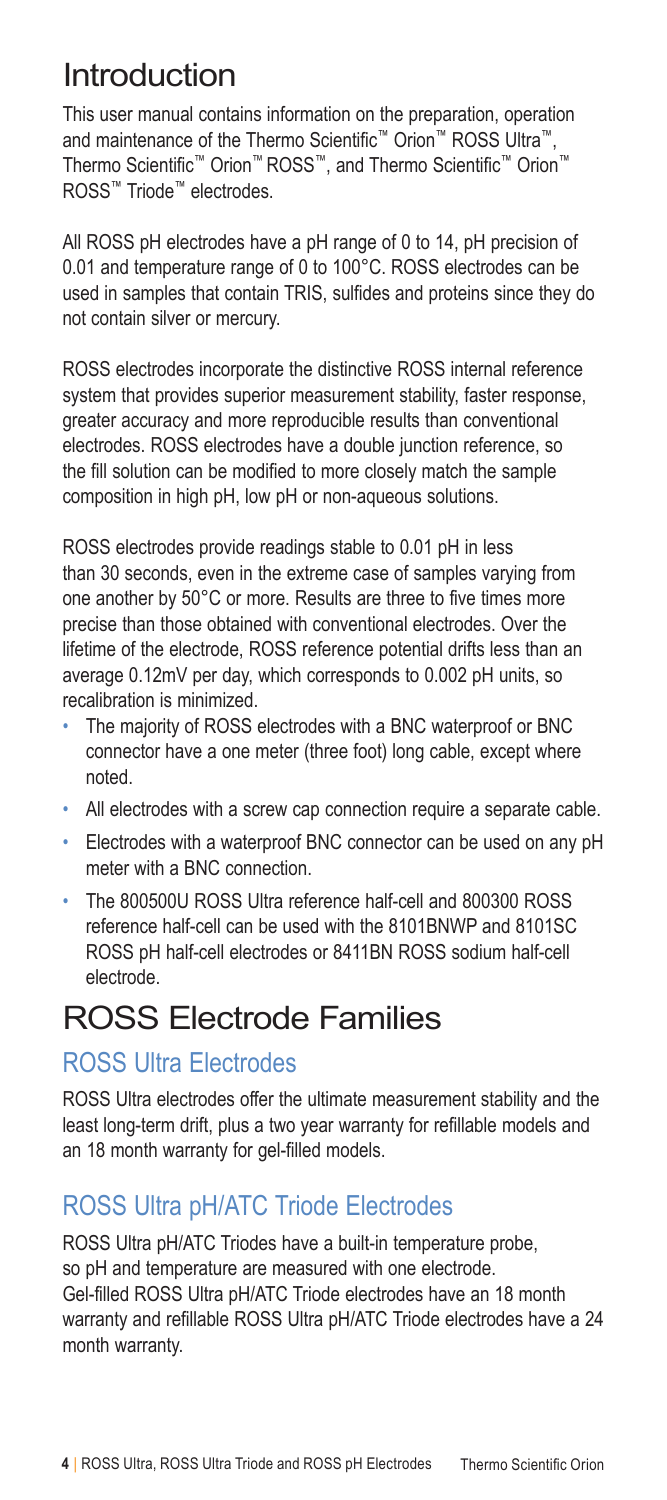### ROSS Electrodes

ROSS electrodes provide precise pH measurements and measurement stability regardless of temperature changes or sample composition.

#### ROSS Sure-Flow Electrodes

ROSS Sure-Flow electrodes incorporate a free-flowing junction that is easy to clean and never clogs. These electrodes are ideal for dirty or viscous samples that clog traditional electrodes.

#### ROSS Semi-micro Electrodes

ROSS semi-micro electrodes are designed for applications where sample volume is limited and can take measurements in samples of 0.2 ml volume. They are available with chemically-resistant glass (6 mm tip) or epoxy (8 mm tip) bodies, Sure-Flow junction and ROSS Ultra long-life models.

#### ROSS micro pH Electrodes

ROSS micro pH electrodes have been designed to measure extremely small samples. The measuring tip is 3 mm in diameter and 40 mm long. The minimum depth of immersion is 4.5 mm and the minimum sample size is 15 μL in 384 well plates.

## Required Equipment

1. Thermo Scientific™ Orion™ Versa Star™, Thermo Scientific™ Orion Star<sup>™</sup> A300 series, Thermo Scientific<sup>™</sup> Orion Star™ A200 series, Thermo Scientific™ Orion Star™ A100 series or Thermo Scientific™ Orion™ Dual Star™ meter with pH measurement capability, such as the VERSA STAR benchtop meter with pH module, Star A211 pH benchtop meter or Star A321 pH portable meter; except 8107BNURCA, 8157BNURCA and 8302BNURCA Triode electrodes which are designed for use with a meters which support a thermister with a 30K NTC curve and have an RCA plug, such as the Five and Seven Series METTLER TOLEDO™ pH meters.

ROSS electrodes can be used on any pH meter with a BNC connection. The electrodes can also be used on meters with a variety of inputs when an adapter cable is used. Visit www. thermoscientific.com/water for details.

- 2. Orion ROSS Ultra, and ROSS Triode electrodes.
	- The 8302BNUMD, 8107BNUMD, 8107UWMMD, 8157BNUMD and 8157UWMMD pH/ATC Triode electrodes have a temperature connector that is compatible with Orion Star A series, VERSA STAR and DUAL STAR pH meters.
	- The 8107BNURCA, 8157BNURCA and 8302BNURCA pH/ ATC Triode electrodes have a temperature connector that is compatible with meters which support a thermister with a 30K NTC curve and have an RCA plug, such as the Five and Seven Series METTLER TOLEDO pH meters.
- 3. ROSS fill solution, Cat. No. 810007. **Note:** Do not use any fill solution that contains silver, as silver will damage ROSS electrodes.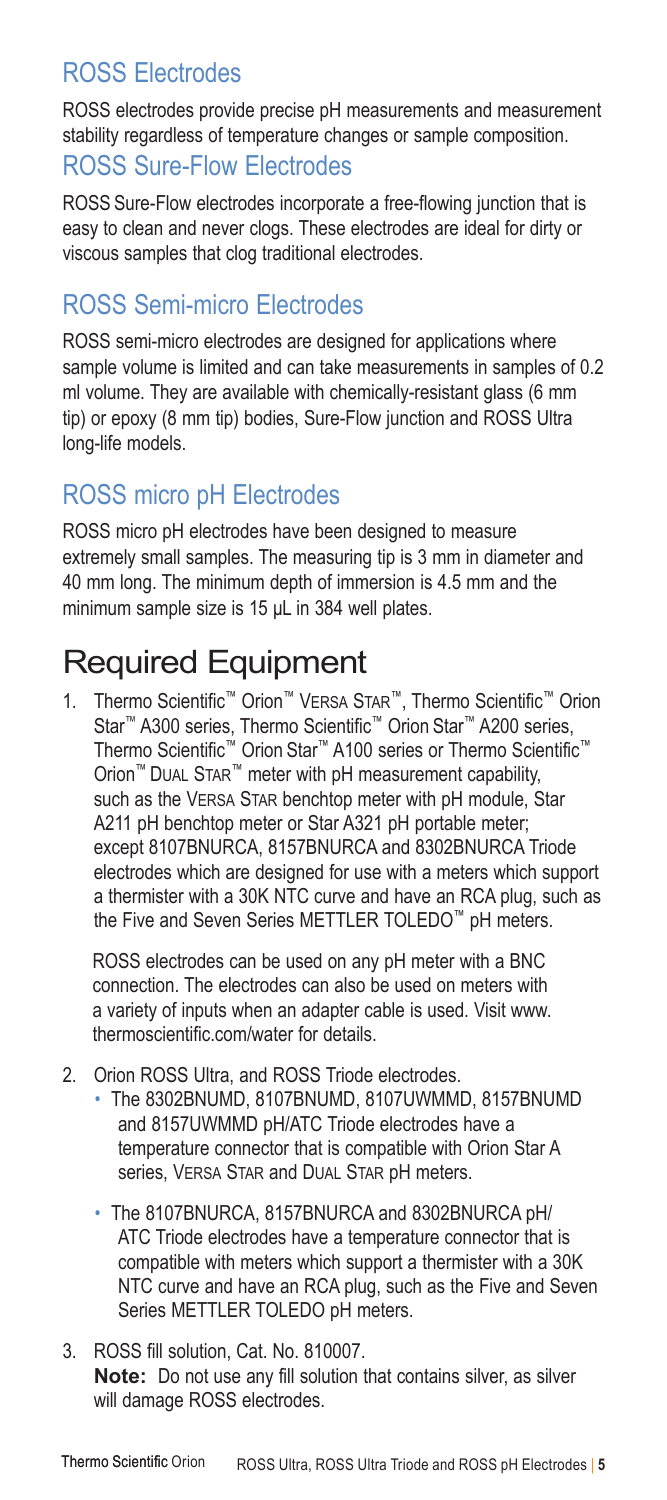**Note:** The 8107BNUMD, 8107UWMMD and 8107BNURCA electrodes are gel-filled and do not require any fill solution.

- 4. ROSS pH electrode storage solution, Cat. No. 810001, or standard pH electrode storage solution, Cat. No. 910001. For enhanced electrode performance, use ROSS pH electrode storage solution.
- 5. pH buffers at least two pH buffers are recommended for precise measurements. One buffer should be near pH 7 and buffers should be one to four pH units apart.
- 6. Beakers, plastic or glass.
- 7. Magnetic stirrer or Orion stirrer probe, Cat. No. 096019. The stirrer probe can be used with Orion Star A series, VERSA STAR and DUAL STAR benchtop meters.
- 8. Distilled or deionized water.

### Electrode Preparation

#### Preparation for Refillable ROSS Electrodes

- 1. Remove the shipping cap, sleeve or bottle from the sensing bulb and save it for later storage of the electrode.
- 2. Clean any salt deposits from the exterior of the electrode by rinsing it with distilled water. Handle the 8220BNWP ROSS micro pH electrode with great care.
- 3. The electrode may arrive with the chamber partially filled with electrolyte solution. Please fill the chamber with electrolyte solution before use. Uncover the fill hole by removing the tape and add ROSS fill solution, Cat. No. 810007, to the electrode up to the fill hole. To maintain an adequate flow rate, the level of fill solution must always be above the reference junction and at least one inch above the sample level. The fill hole should remain open whenever the electrode is in use.
- 4. Place the electrode in an electrode holder and suspend the electrode in air for 5 minutes to thoroughly wet the reference junction. Omit this step for electrodes which come shipped in a storage bottle.
- 5. Shake the electrode downward (similar to a clinical thermometer) to remove any air bubbles. The 8220BNWP electrode is extremely fragile. Do not shake the 8220BNWP electrode unless there are air bubbles in the fill solution and then shake gently and with great care.
- 6. Soak electrode in ROSS pH electrode storage solution, Cat. No. 810001, or standard pH electrode storage solution, Cat. No. 910001, for 30 to 60 minutes. ROSS Ultra Triode electrodes do not need to be soaked prior to use, since they are shipped in a storage bottle with storage solution.
- 7. Connect the electrode to the meter.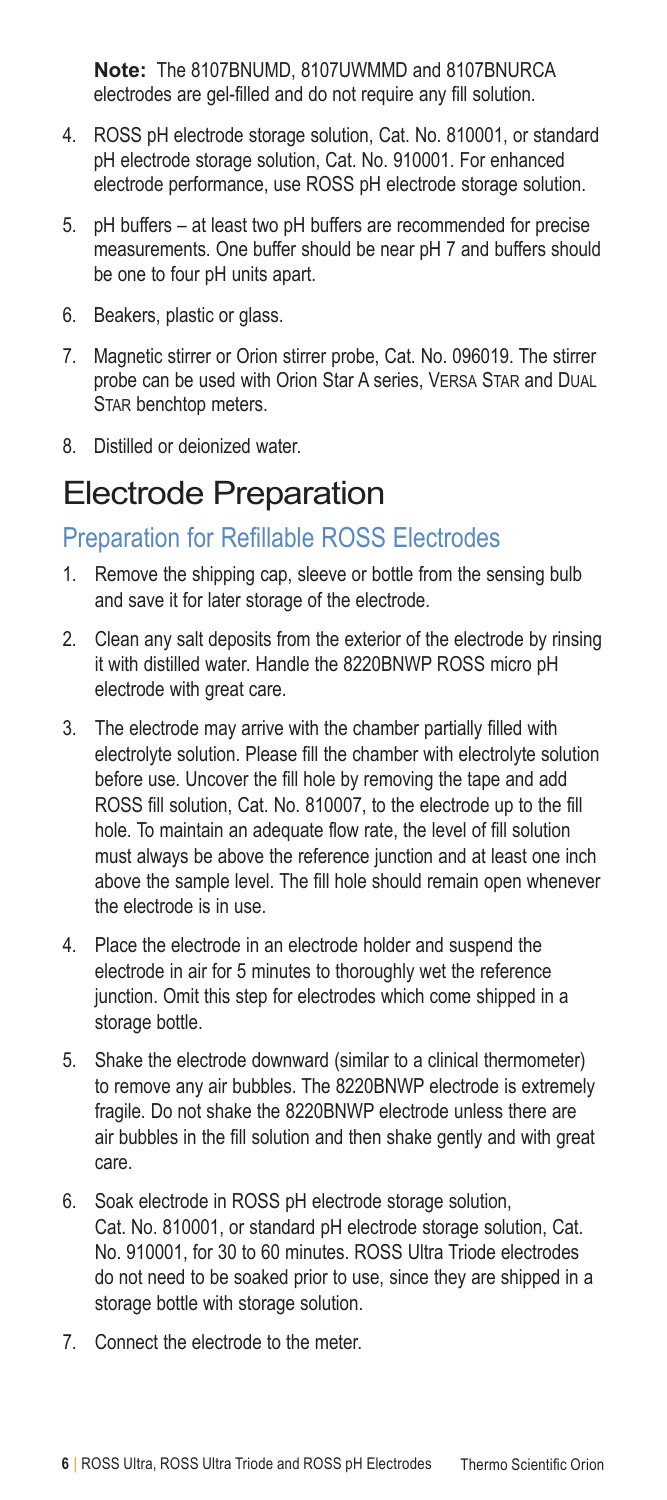

ROSS Refillable Combination pH Electrode

#### Preparation for ROSS Sure-Flow Electrodes

- 1. Remove the shipping cap, sleeve or bottle from the sensing bulb and save it for later storage of the electrode.
- 2. Clean any salt deposits from the exterior of the electrode by rinsing it with distilled water.
- **Fill hole** maintain an adequate flow rate, the level of fill solution must always 3. Uncover the fill hole by removing the tape and add ROSS fill solution, Cat. No. 810007, to the electrode up to the fill hole. To be above the reference junction and at least one inch above the sample level. The fill hole should remain open whenever the **Fill hole** electrode is in use.
- 4. Wet the junction by pressing down on the electrode cap to let a few **Sure-Flow** drops of the ROSS fill solution flow out of the electrode and then **ROSS** replenish any lost fill solution. **Fill solution chamber**
- 5. Shake the electrode downward (similar to a clinical thermometer) to **Reference** remove any air bubbles.
- 6. Soak electrode in ROSS pH electrode storage solution, Cat. No. 810001, or standard pH electrode storage solution, Cat. No. 910001, for 30 to 60 minutes. For enhanced electrode performance, use ROSS pH electrode storage solution.
- 7. Connect the electrode to the meter.



Thermo Scientific Orion ROSS Ultra, ROSS Ultra Triode and ROSS pH Electrodes | 7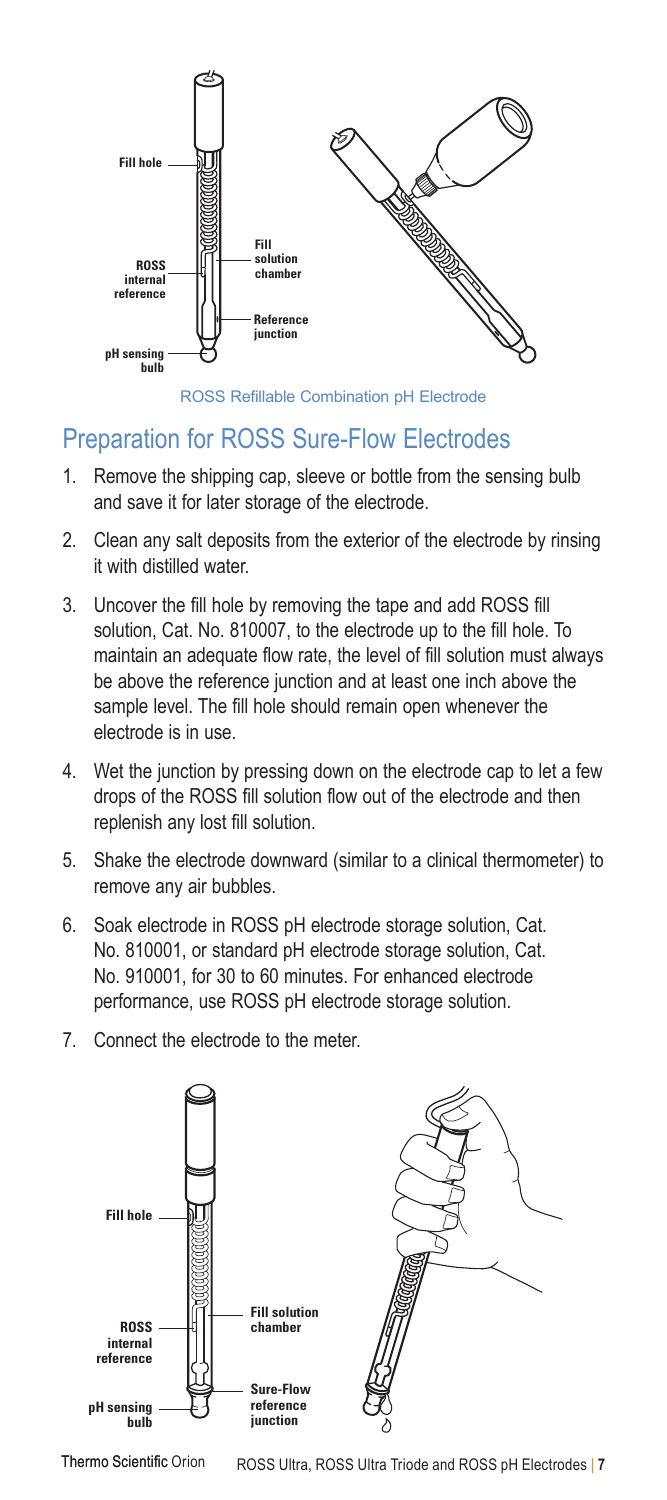#### Preparation for Gel-Filled ROSS Ultra Triode **Electrodes**

- 1. Remove the electrode storage bottle from the sensing bulb and save it for later storage of the electrode. **Note:** Unscrew the cap on the electrode storage bottle before removing the electrode.
- 2. Clean any salt deposits from the exterior of the electrode by rinsing it with distilled water.
- 3. Connect the electrode to the meter.
- 4. If the electrode will not be used immediately, soak it in ROSS pH electrode storage solution, Cat. No. 810001, or standard pH electrode storage solution, Cat. No. 910001.



### Sample Requirements

A benefit of the ROSS pH electrodes is that the fill solution composition may be changed depending on the sample requirements. The ROSS pH electrode fill solution, Cat. No. 810007, is 3 M KCl. For solutions that precipitate in the presence of chloride ions, the electrode can be filled with 10% KNO $_{\rm 3}$ , Cat. No. 900003.

Electrodes with an epoxy body should only be used in aqueous solutions.

Electrodes with a glass body may be used in non-aqueous solutions and solutions that contain organic solvents. A minimum of 20% water must be present in the sample for the best measurement results. If there is a great deal of drift when using the ROSS electrode filled with ROSS fill solution, try filling the electrode with a mixture of methanol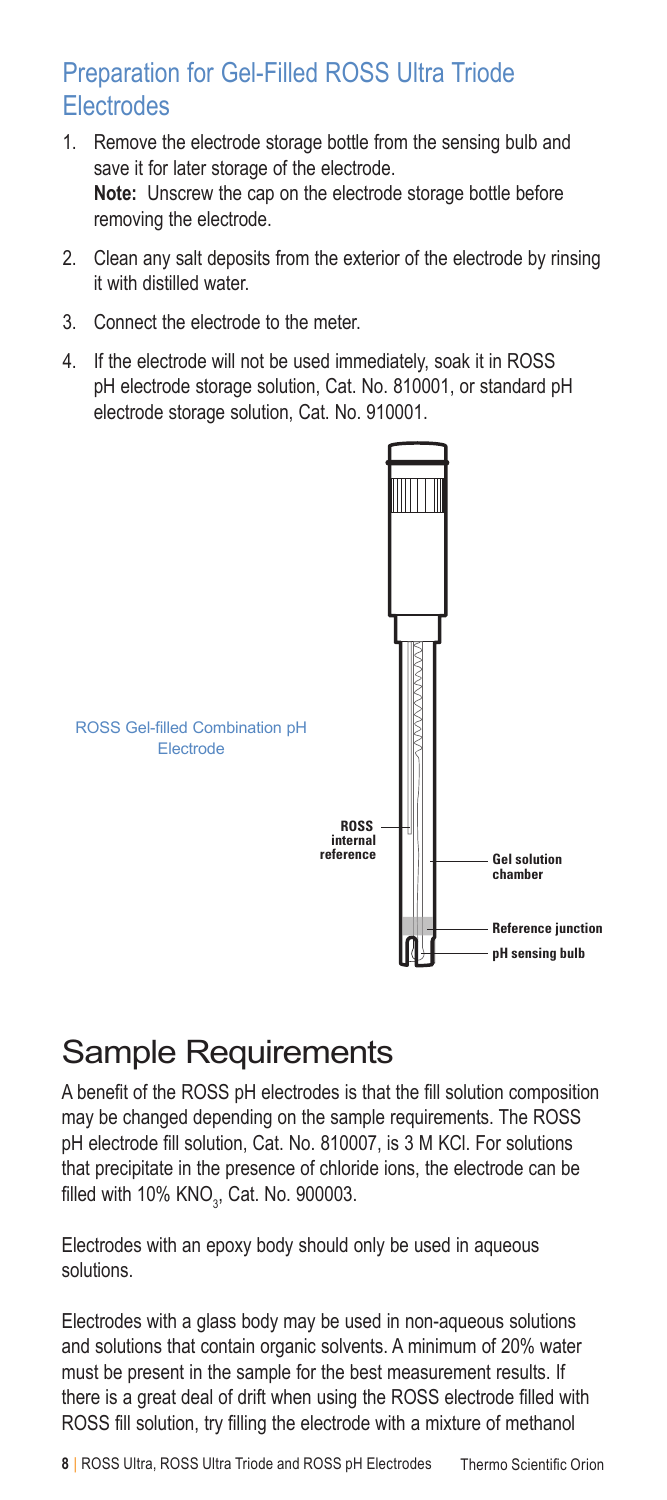and water saturated with KCl. The ratio of methanol to water should be similar to the sample composition. For tips on measuring pH in nonaqueous samples, see Thermo Scientific Water Analysis Instruments Application Note 007.

If using the 8220BNWP ROSS micro pH electrode, great care must be taken to thoroughly rinse out the reference chamber and junction before changing the reference solutions.

### Measuring Hints

- Always use fresh buffers for calibration. Choose buffers that are one to four pH units apart.
- Check the electrode slope daily by performing a two buffer calibration. The slope should be 92 to 102%.
- Except as noted in the *Sample Requirements* section, only use ROSS fill solution, Cat. No. 810007. Do not use any fill solution that may contain silver.
- If a refillable electrode is used, always remove the fill hole cover during measurements to ensure a uniform flow of fill solution.
- If a ROSS Ultra Triode is used, immerse the electrode at least 2 inches (5 cm) in solution for best temperature response.
- Between measurements, rinse the electrode with distilled water and then with the next solution to be measured.
- Stir all buffers and samples at a uniform rate.
- Place a piece of insulating material, such as polystyrene foam or cardboard, between the magnetic stir plate and beaker to prevent measurement errors from the transfer of heat to the sample. Since ROSS electrodes respond quickly to temperature changes, pH changes due to temperature variations will be noticed.
- To reduce the chance of error due to polarization, avoid rubbing or wiping the sensing bulb. Use a lint-free tissue and gently blot the sensing bulb.
- If a refillable electrode is used in dirty or viscous samples or the electrode response becomes sluggish, empty the electrode completely and hold the junction under running water. Empty any water from the electrode and refill it with fresh ROSS fill solution. For a thorough cleaning method, refer to the *Electrode Cleaning Procedures* section.
- If a Sure-Flow electrode is used in dirty or viscous samples or the electrode response becomes sluggish, empty the electrode completely and hold the junction open under running water. Empty any water from the electrode and refill it with fresh ROSS fill solution. Press down on the electrode cap to let a few drops of the ROSS fill solution flow out of the electrode and then replenish any lost solution. For a thorough cleaning method, refer to the *Electrode Cleaning Procedures* section.
- Handle the 8220BNWP ROSS micro pH electrode with care. Do not touch the pH bulb and stem against the bottom or walls of the sample containers.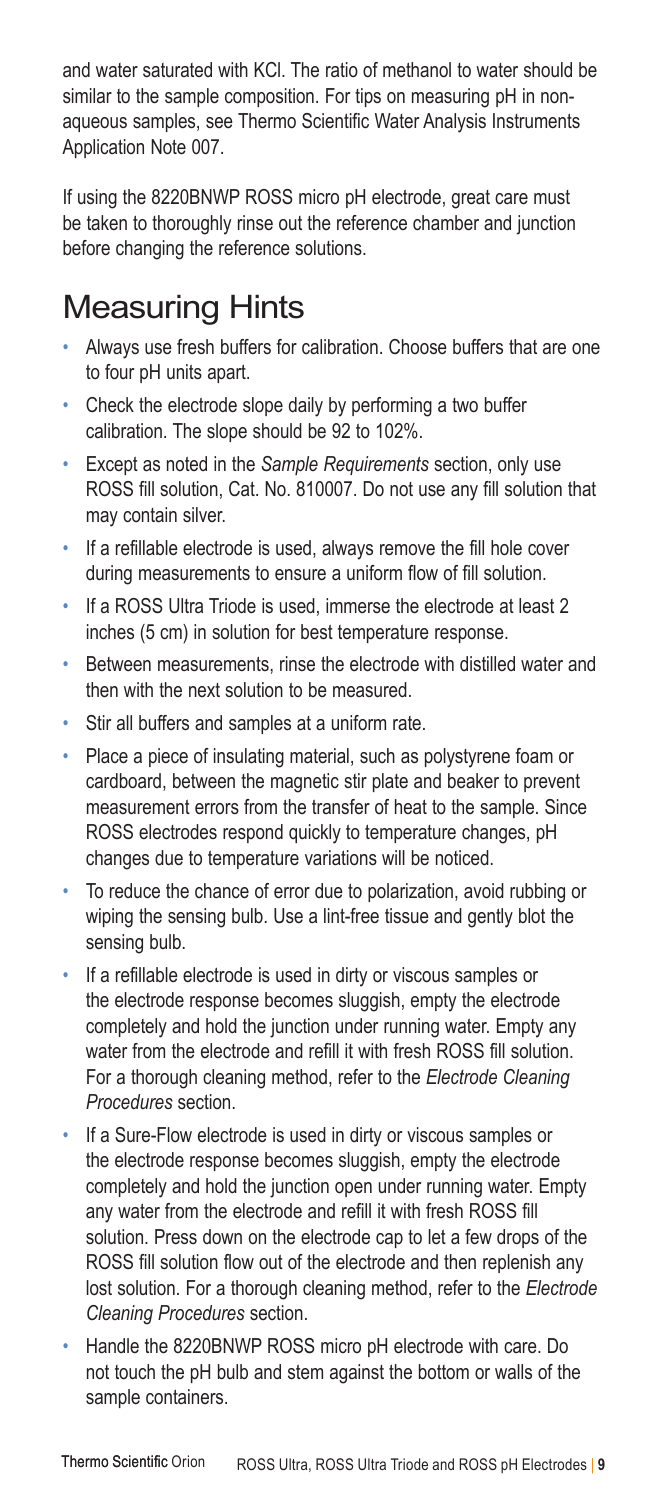

Measuring Hints

• Flat surface ROSS pH electrodes may be used on any moist surface or in liquids.



Using a Flat Surface Electrode

## Electrode Calibration

### General Calibration Procedure

For detailed instructions on pH calibration, manual pH calibration and temperature compensation, consult your meter user guide. When using ROSS electrodes with a Versa Star pH/LogR meter, refer to the Versa Star pH/LogR meter user guide for instructions on temperature calibration and LogR temperature compensated pH measurements. **Note:** If the meter is set to automatically recognize the pH buffer at the measured temperature and an ATC probe is used, you do not need to manually adjust the pH values of the buffers.

### One Buffer Calibration

- 1. Choose a buffer near expected sample pH.
- 2. The buffer should be at same temperature as the sample. If the buffer and samples are at varying temperatures, temperature compensation is recommended.
- 3. Prepare the meter according to the meter user guide.
- 4. Rinse the electrode first with distilled water and then with the buffer being used for calibration.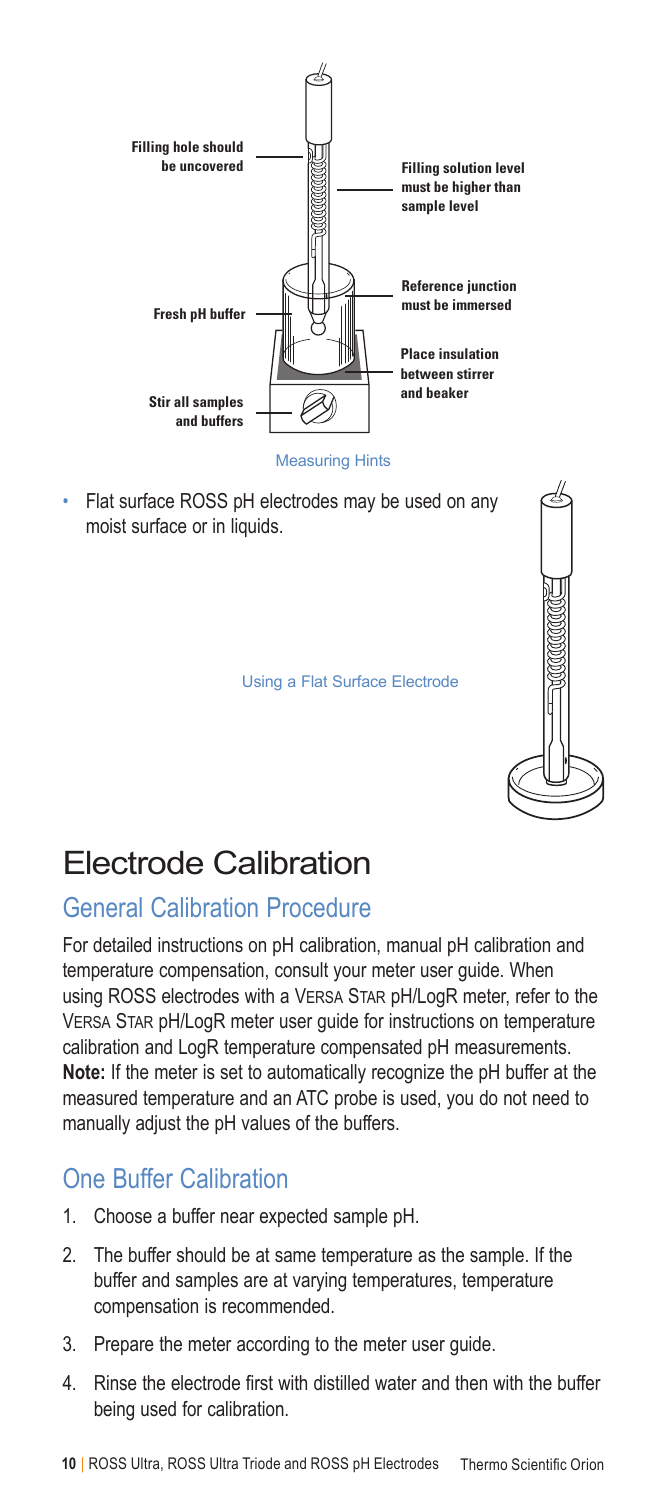- 5. Place the electrode into the buffer. When the reading is stable, set the meter to the pH value of the buffer at the measured temperature. Refer to the meter user guide for a detailed procedure. *Table 1* provides pH buffer values at various temperatures.
- 6. Proceed to the *pH Measurement* section.

#### Two Buffer Calibration

This procedure is recommended for precise measurements.

- 1. Select two buffers that bracket the expected sample pH. The first buffer should be near the electrode isopotential point (pH 7) and the second should be near the expected sample pH (pH 4 or pH 10). Buffers should be one to four pH units apart.
- 2. The buffers should be at same temperature as the sample. If the buffers and samples are at varying temperatures, temperature compensation is recommended.
- 3. Rinse the electrode first with distilled water and then with the first buffer.
- 4. Place the electrode into the first buffer. When the reading is stable, set the meter to the pH value of the buffer at the measured temperature. Refer to the meter user guide for a detailed procedure. *Table 1* provides pH values at various temperatures.
- 5. Rinse the electrode first with distilled water and then with the second buffer.
- 6. Place the electrode into the second buffer. When the reading is stable, set the meter to the pH value of the buffer at the measured temperature. Refer to the meter user guide for a detailed procedure. *Table 1* provides pH buffer values at various temperatures.

| <b>Nominal</b><br><b>Buffer</b>   |        | <b>Temperature</b>                                                |                |                |                |             |                |      |                  |            |                |
|-----------------------------------|--------|-------------------------------------------------------------------|----------------|----------------|----------------|-------------|----------------|------|------------------|------------|----------------|
| <b>Value at</b><br>$25^{\circ}$ C | ပ္စ္လိ | နိ                                                                | $\frac{5}{10}$ | $20^{\circ}$ C | $30^{\circ}$ C | <b>10°C</b> | $50^{\circ}$ C | ခြင် | 200 <sub>0</sub> | <b>SOG</b> | $30^{\circ}$ C |
| 1.68                              | 1.67   | 1.67                                                              | 1.67           | 1.68           | 1.68           | 1.69        | 1.71           | 1.72 | 1.74             | 1.77       | 1.79           |
| 4.01                              | 4.00   | 4.00                                                              | 4.00           | 4.00           | 4.02           | 4.03        | 4.06           | 4.09 | 4.12             | 4.16       | 4.21           |
| 6.86                              | 6.98   | 6.95                                                              | 6.92           | 6.87           | 6.85           | 4.03        | 6.83           | 6.84 | 6.85             | 6.86       | 6.88           |
| 7.00                              | 7.11   | 7.08                                                              | 7.06           | 7.01           | 6.98           | 6.97        | 6.96           | 6.97 | 6.99             | 7.03       | 7.08           |
| 9.18                              | 9.46   | 9.40                                                              | 9.33           | 9.23           | 9.14           | 9.07        | 9.01           | 8.96 | 8.92             | 8.89       | 8.85           |
| 10.01                             |        | 10.32 10.25 10.18 10.06                                           |                |                | 9.97           | 9.89        | 9.83           | 9.79 | 9.78             | 9.78       | 9.80           |
| 12.46                             |        | 13.47 13.24 13.03 12.64 12.29 11.99 11.73 11.50 11.30 11.13 11.98 |                |                |                |             |                |      |                  |            |                |

Table 1: pH Values of Buffers at Various Temperatures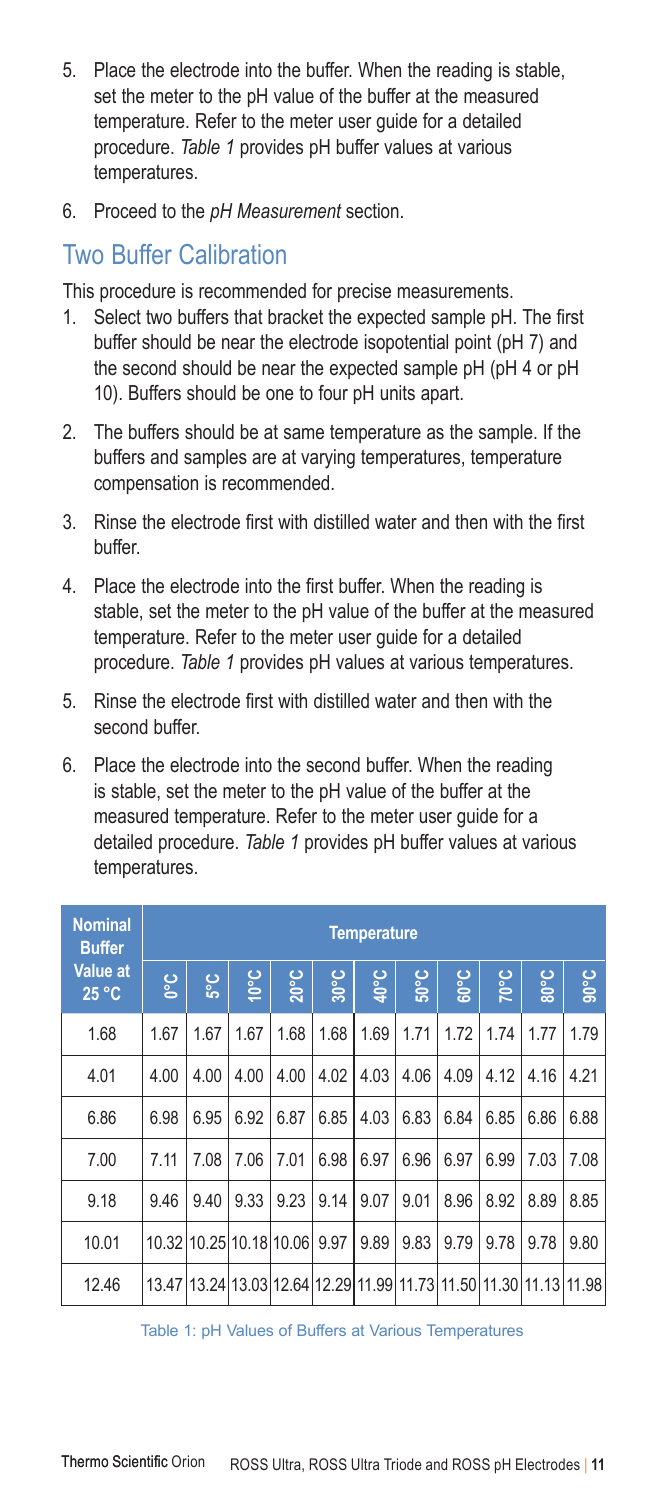## pH Measurements

- 1. Calibrate the electrode as described in the *Electrode Calibration*  section.
- 2. Rinse the electrode with distilled water and then with the sample.
- 3. Place the electrode into the sample.
- 4. When the reading is stable, record the pH and temperature of the sample.

### Electrode Storage

To ensure a quick response and free flowing junction, the sensing bulb and reference junction must not dry out.

#### **Short Term Storage (up to one week)**

Soak the electrode in ROSS pH electrode storage solution, Cat. No. 810001, or standard pH electrode storage solution, Cat. No. 910001. For enhanced electrode performance, use ROSS pH electrode storage solution.

To minimize the chance of breakage, the 8220BNWP ROSS micro pH electrode should be attached to an electrode stand and suspended in a beaker that contains storage solution. The electrode should not touch the side or bottom of the beaker.

#### **Long Term Storage (more than one week)**

For refillable pH electrodes, fill the reference chamber and securely cover the fill hole. Cover the sensing bulb and reference junction with the protective cap, sleeve or storage bottle containing a few drops of storage solution. Before returning the electrode to use, prepare it as a new electrode.

### Electrode Maintenance

- 1. Inspect the electrode for scratches, cracks, salt crystal buildup or membrane/junction deposits.
- 2. Rinse off any salt buildup with distilled water. Remove any membrane/junction deposits as directed in the General Cleaning section.
- 3. If a refillable electrode is used, drain the reference chamber, flush it with fresh ROSS fill solution and refill the chamber with fresh ROSS fill solution.

## Electrode Cleaning Procedures

### General Cleaning

We offer a variety of Orion pH cleaning solutions for your convenience, including solutions for general cleaning, protein removal, bacteria removal, and oil and grease removal. See the list of Orion cleaning solutions below the General Cleaning section of this manual. If you would like to prepare your own cleaning solutions, the general cleaning procedures contain several recommendations.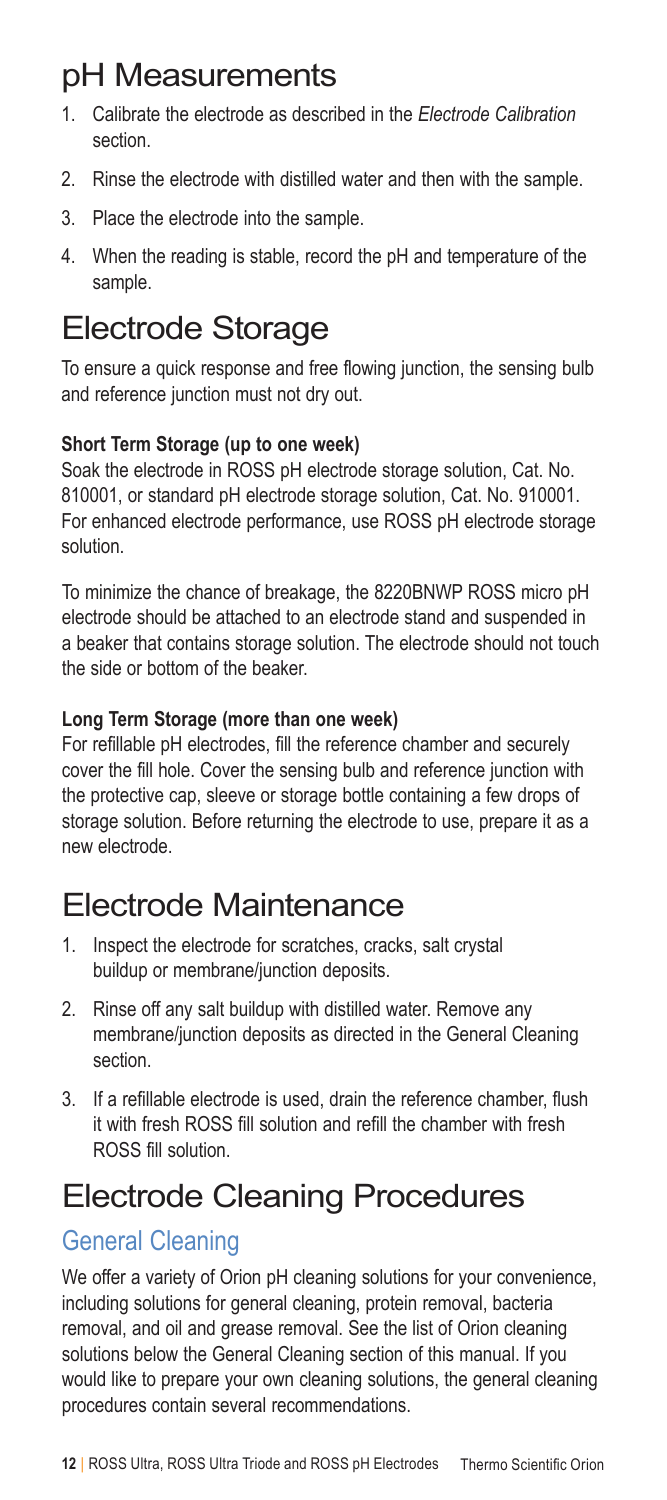- 1. a. For general cleaning, prepare a 0.1 M hydrochloric acid (HCl) or 0.1 M nitric acid  $(\mathsf{HNO}_3)$  solution.
	- b. For cleaning oil or grease, prepare a 0.1 to 0.5 % liquid detergent solution mixed with hot water.
	- c. For cleaning bacterial contaminants, prepare a 1:10 dilution of household laundry bleach.
- 2.  $\alpha$  Soak the electrode in the 0.1 M HCl or HNO<sub>3</sub> for half an hour and stir the solution at a moderate rate.
	- b. Soak the electrode in the 1:10 dilution of household laundry bleach or the 0.1 to 0.5% liquid detergent solution mixed with hot water for 15 minutes and stir the solution at a moderate rate.
- 3. If a refillable electrode is used, drain the reference chamber and refill the electrode with fresh ROSS fill solution.
- 4. Soak the electrode in ROSS pH electrode storage solution, Cat. No. 810001, or standard pH electrode storage solution, Cat. No. 910001, for at least one hour.

### Cleaning Solutions

Cat. No. 900021-WA: pH cleaning solution A for removing protein contaminants.

Cat. No. 900022-WA: pH cleaning solution B for removing bacterial contaminants.

Cat. No. 900023: pH cleaning solution C for general cleaning.

Cat. No. 900024: pH cleaning solution D for removing oil and grease contaminants.

Cat. No. 900020: pH cleaning solution kit, includes cleaning solutions A, B, C and D.

### Electrode Characteristics

#### Temperature Effects

The most common cause of error in pH measurements is temperature. There are at least five ways that temperature variations can affect pH: electrode slope, buffers, samples, reference element drift, and temperature sensor errors.

#### Electrode Slope Changes

The electrode slope will change with variations in temperature. Slope changes may be compensated manually, automatically with an automatic temperature compensation (ATC) probe or with LogR technology using a LogR enabled meter and any Orion electrode.

Thermo Scientific Orion pH meters calculate the slope based on the measured temperature and automatically adjust the pH value based on the temperature.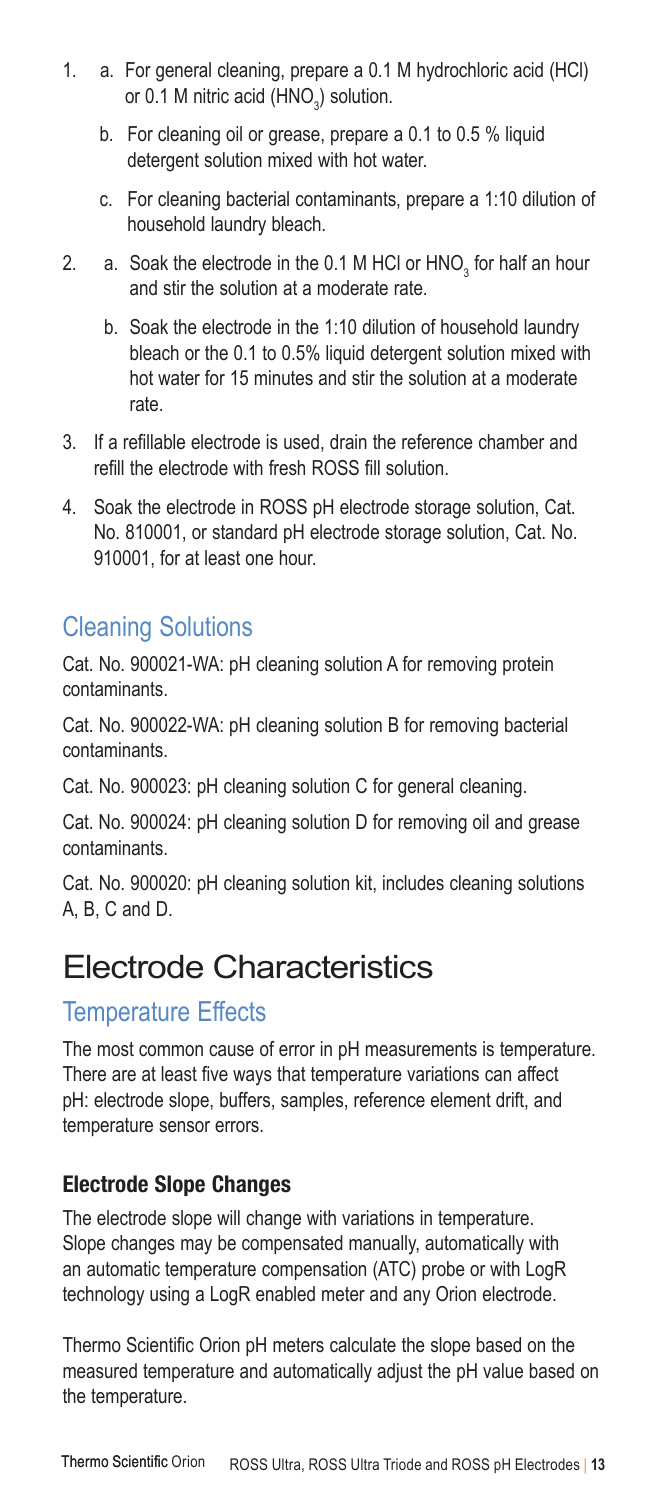#### Buffer and Sample pH Changes

Buffer and sample pH values change with temperature because of their temperature dependent chemical equilibria. The pH electrode should be calibrated with buffers that have known pH values at different temperatures. Buffer values at different temperatures are given in *Table 1.*

Orion pH meters automatically calibrate with the correct pH buffer values based on the measured temperature. All pH meters are unable to correct sample pH values back to a reference temperature because every sample has a unique pH value versus temperature relationship. Therefore, calibration and measurements should be performed at the same temperature and pH values should be reported with temperature.

#### Reference Element Drift

Drift can occur when the internal reference elements inside the pH and reference portions of the electrode are reaching thermal equilibrium after a temperature change. Long-term drift or slow response can last until the sample and electrode are at the same temperature.

ROSS electrodes use a unique internal reference to minimize the equilibration time.

#### Temperature Sensor Errors

When a pH and ATC probe are placed into a sample that varies significantly in temperature, the readings can drift for two reasons. First, the temperature response of the electrode and temperature probe may not be similar, which prolongs equilibration and drift. Second, a sample may not have a uniform temperature. Therefore, the pH electrode and temperature probe are responding to different environments. Stirring the sample will minimize this effect.

Using LogR technology, Orion Versa Star and Orion Dual Star meters calculate the temperature by measuring the resistance value of the ROSS pH electrode's sensing bulb. The pH and temperature response is identical and both measurements occur at the sensing bulb. Drift is minimized and errors due to environmental differences are eliminated.

#### Sure-Flow Electrode Leak Rate

The junction of the ROSS Sure-Flow electrodes has been designed to leak at a rate of approximately 1 mL per 24 hours. To keep the junction from clogging, the leak rate is slightly higher than conventional electrodes. During the average pH measurement time the loss of fill solution is minimal and the fill solution does not contaminate the sample.

#### ROSS Micro pH Electrode

The 8220BNWP ROSS micro pH electrode has been designed to measure extremely small samples. The measuring tip is 3 mm in diameter and 40 mm long. The minimum depth of immersion is 4.5 mm and the minimum sample size is 15 µL in 384 well plates.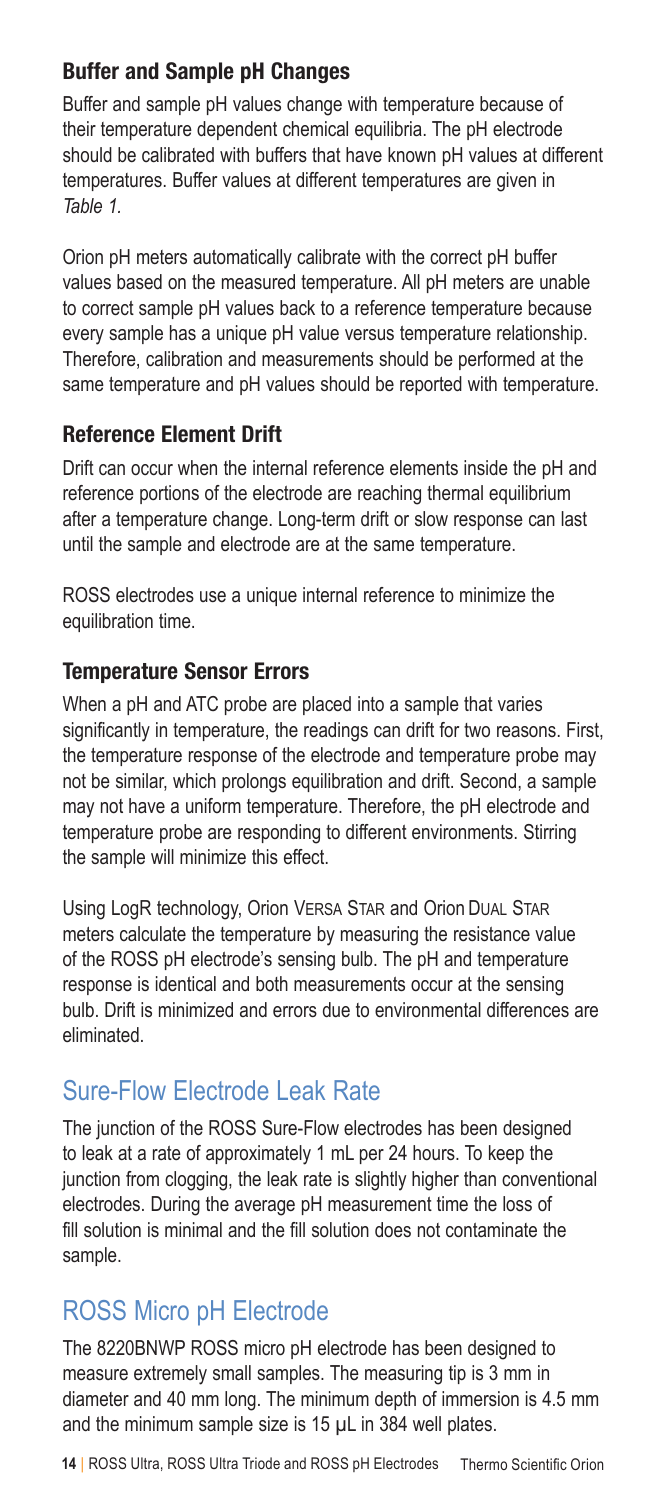### ROSS Ultra pH/ATC Triode Electrodes

The ROSS Ultra Triode electrode operating temperature range is 0 to 100 $^{\circ}$ C and the temperature accuracy is  $\pm$ 1 $^{\circ}$ C at 2 minutes when immersed at least 2 inches in solution. The temperature equilibration due to the rate of heat transfer can take up to 2 minutes in a stirred, aqueous solution.

### ROSS Electrode Operation with Orion Versa Star pH/LogR Meters

When ROSS electrodes are used with Orion VERSA STAR pH/LogR Meters, enhanced temperature compensation is achieved without the need of a separate ATC probe. Using LogR technology, the temperature of the solution is measured through the resistance value of the pH electrode's sensing bulb.

Each ROSS pH electrode must be calibrated for temperature before a pH measurement is performed using LogR technology. Refer to the Orion Versa Star pH/LogR meter user guide for details. For maximum precision, a three point temperature calibration is recommended. Do not perform a one point temperature calibration if measured solutions will be below 20°C. The following tables illustrate the expected pH compensation error for one, two and three point temperature calibrations. The accuracy values are valid only when the temperature calibration is performed within the stated temperature range. The higher temperature range data will apply to measurements made above that temperature range, provided that calibration points are within 20°C of each other. When highly accurate pH results are desired, a separate ATC probe is recommended.

| <b>One Point Temperature Calibration</b> |                                          |                                          |                                  |                                |  |
|------------------------------------------|------------------------------------------|------------------------------------------|----------------------------------|--------------------------------|--|
| <b>Electrode</b>                         | Average<br><b>Temp. Error</b><br>20-30°C | Average<br><b>Temp. Error</b><br>30-50°C | Average<br>pH Error<br>20-30°C   | Average<br>pH Error<br>30-50°C |  |
| 8202BN                                   | 0.13                                     | 0.07                                     | 0.002                            | 0.001                          |  |
| 8203BN                                   | 0.24                                     | 0.17                                     | 0.003                            | 0.002                          |  |
| 8235BN                                   | 0.91                                     | 0.95                                     | 0.011                            | 0.011                          |  |
| 8256BN                                   | 0.09                                     | 0.10                                     | 0.001                            | 0.001                          |  |
| <b>Two Point Temperature Calibration</b> |                                          |                                          |                                  |                                |  |
| <b>Electrode</b>                         | Average<br>temp. error<br>$0-25$ °C      | Average<br>temp. error<br>20-40°C        | Average<br>pH error<br>$0-25$ °C | Average<br>pH error<br>20-40°C |  |
| 8202BN                                   | 0.13                                     | 0.07                                     | 0.002                            | 0.001                          |  |
| 8203BN                                   | 0.24                                     | 0.17                                     | 0.003                            | 0.002                          |  |
| 8235BN                                   | 0.91                                     | 0.95                                     | 0.011                            | 0.011                          |  |
| 8256BN                                   | 0.09                                     | 0.10                                     | 0.001                            | 0.001                          |  |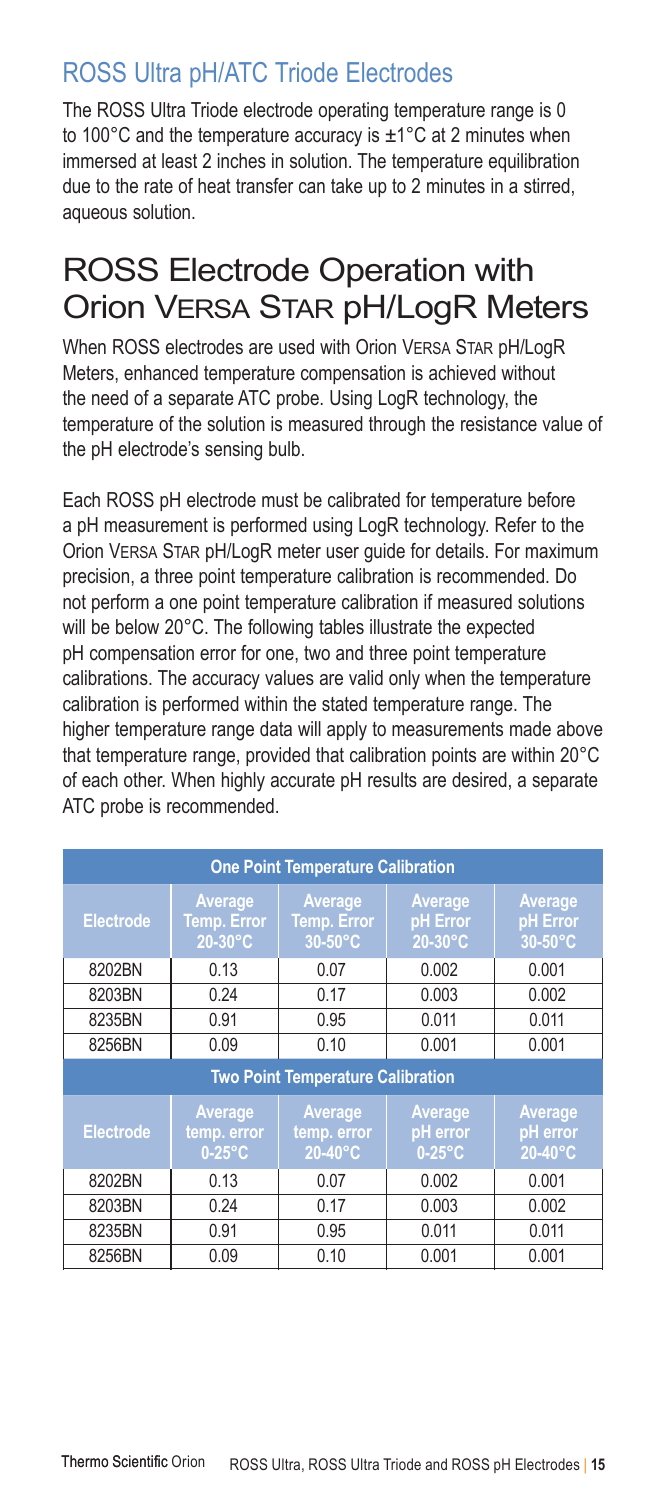| <b>Three Point Temperature Calibration</b> |                                     |                                            |                                  |                                |  |
|--------------------------------------------|-------------------------------------|--------------------------------------------|----------------------------------|--------------------------------|--|
| <b>Electrode</b>                           | Average<br>temp. error<br>$0-25$ °C | Average<br>temp. error<br>$20-40\degree$ C | Average<br>pH error<br>$0-25$ °C | Average<br>pH error<br>20-40°C |  |
| 8202BN                                     | 0.04                                | 0.03                                       | 0.000                            | 0.000                          |  |
| 8203BN                                     | 0.04                                | 0.01                                       | 0.000                            | 0.000                          |  |
| 8235BN                                     | 0.07                                | 0.06                                       | 0.001                            | 0.001                          |  |
| 8256BN                                     | 0.04                                | 0.06                                       | 0.000                            | 0.001                          |  |

### Electrode Interferences

Sodium ions are the principal interference of the pH electrode and cause increasing error at higher pH (lower hydrogen ion activities) and at higher temperatures. Because the pH membrane is composed of special low sodium error glass, error due to sodium is negligible when measuring at pH values less than 12. When measuring at pH values greater than 12, add the correction value from the nomograph below to the observed pH reading.



Typical Sodium Error

#### **Example:**

| pH reading:                 | 12.10 |
|-----------------------------|-------|
| Sodium concentration: 0.5 M |       |
| Temperature:                | 50°C  |
| Correction:                 | 0.01  |
| Corrected pH reading: 12.11 |       |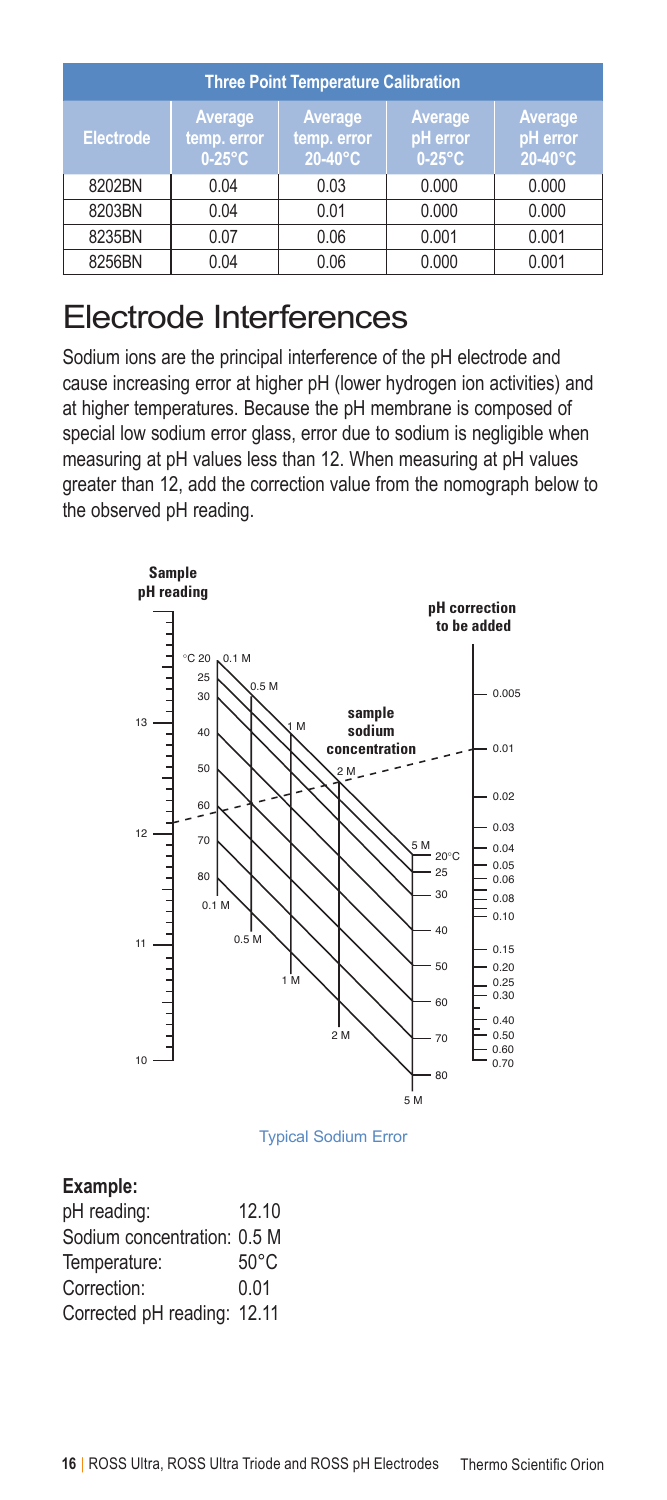## **Troubleshooting**

Follow a systematic procedure to isolate the problem. The pH measuring system can be divided into four components: pH meter, electrode, sample/application and technique.

#### pH Meter

The meter is the easiest component to eliminate as a possible cause of error. Orion pH meters include an instrument checkout procedure and shorting cap for convenience in troubleshooting. Refer to the pH meter user guide for directions.

### Electrode

To test electrode operation:

- 1. Connect the electrode to a working meter that has a mV measuring mode. Set the meter to the mV mode.
- 2. Rinse the electrode with distilled water and then insert the electrode into fresh pH 7 buffer. When the reading is stable, record the mV value of the pH 7 buffer. The mV value should be in the range of -30 to +30 mV.
- 3. Rinse the electrode with distilled water and then insert the electrode into fresh pH 4 buffer. When the reading is stable, record the mV value of the pH 4 buffer. The mV value should be in the range of +150 to +210 mV.
- 4. Calculate the absolute mV difference between the two buffers. The mV difference should be 160 to 180 mV. The actual mV values will change as the electrode ages, but the mV difference between the two buffers should always be 160 to 180 mV.
- 5. If the electrode fails this procedure, clean the electrode thoroughly as directed in the *Electrode Maintenance* section and repeat the procedure.

If the electrode response is slow or drifting and the electrode is refillable, drain and refill the electrode with fresh ROSS fill solution, Cat. No. 810007.

Replace the electrode if cleaning and maintenance fail to rejuvenate it.

### Sample/Application

The electrode and meter may operate with buffers, but not with the sample. In this case, check the sample composition for interferences, incompatibilities or temperature effects. Refer to the *Interferences* section.

### **Technique**

If trouble persists, review operating procedures. Review the calibration and measurement sections to be sure proper technique has been followed.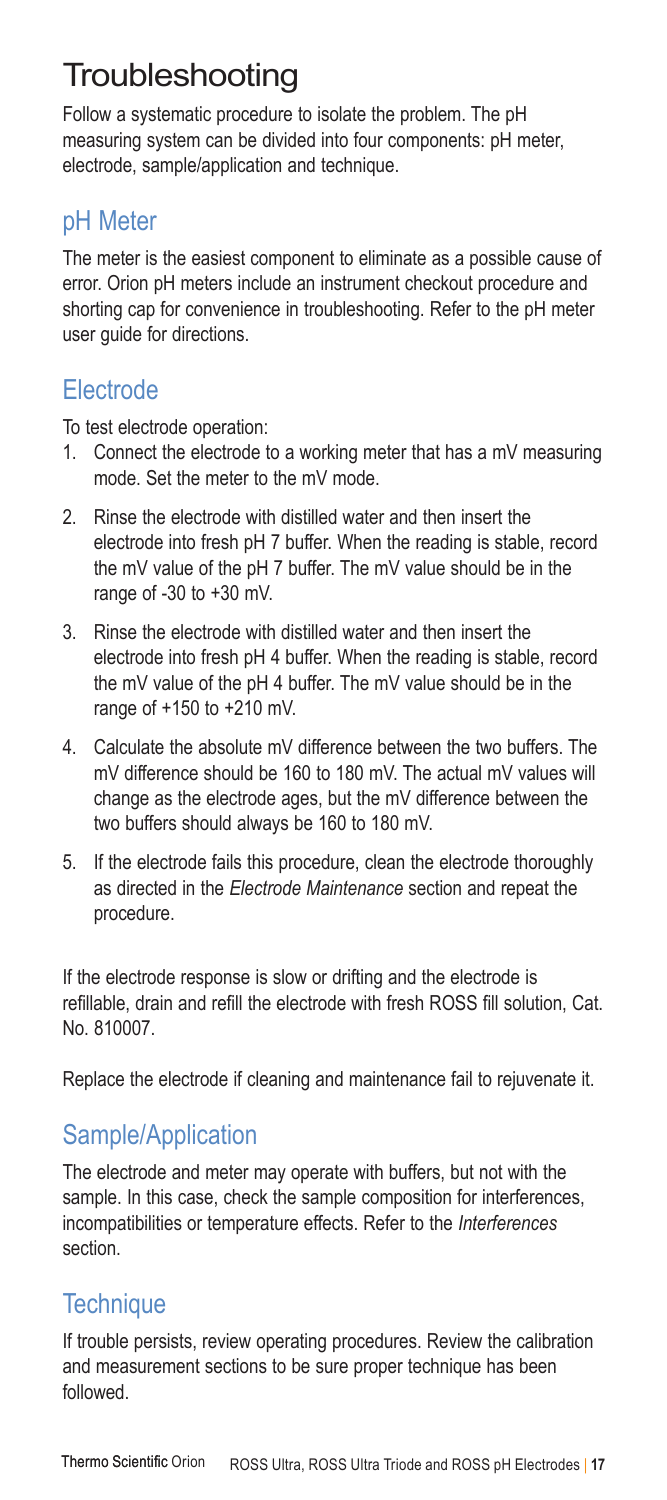### Assistance

After troubleshooting all components of your measurement system, contact Technical Support. Within the United States and Canada, call 1.800.225.1480 or 978.232.6000 or email

wai.techservbev@thermofisher.com. For countries outside of North America, contact your local authorized dealer.

## **Warranty**

For the most current warranty information, visit www.thermoscientific.com/WaterWarranty

## RoHS Statement

| 部件名称                                                                                                                                                                                                                                                                                                                 | 有毒或有害物质和元素<br>Toxic or Hazardous Substances and Elements |                                           |                                                      |  |  |  |
|----------------------------------------------------------------------------------------------------------------------------------------------------------------------------------------------------------------------------------------------------------------------------------------------------------------------|----------------------------------------------------------|-------------------------------------------|------------------------------------------------------|--|--|--|
| Part Name                                                                                                                                                                                                                                                                                                            |                                                          |                                           |                                                      |  |  |  |
|                                                                                                                                                                                                                                                                                                                      | 铅 Lead (Pb)                                              | 汞 Mercury (Hg)                            | 镉<br>Cadmium (Cd)                                    |  |  |  |
| 传感器体带电<br>缆装配<br>Sensor body with<br>cable assembly                                                                                                                                                                                                                                                                  | X                                                        | Λ                                         | U                                                    |  |  |  |
| 塑料硬件<br>Plastic hardware                                                                                                                                                                                                                                                                                             | 0                                                        | $\bf{0}$                                  | 0                                                    |  |  |  |
|                                                                                                                                                                                                                                                                                                                      | 有毒或有害物质和元素                                               |                                           |                                                      |  |  |  |
|                                                                                                                                                                                                                                                                                                                      | Toxic or Hazardous Substances and Elements               |                                           |                                                      |  |  |  |
| 部件名称<br>Part Name                                                                                                                                                                                                                                                                                                    | 六价铬<br>Hexavalent<br>Chromium<br>(Cr(VI))                | 多溴联苯<br>Polybrominated<br>biphenyls (PBB) | 多溴二苯醚<br>Polybrominated<br>diphenyl ethers<br>(PBDE) |  |  |  |
| 传感器体带电<br>缆装配<br>Sensor body with<br>cable assembly                                                                                                                                                                                                                                                                  | $\bf{0}$                                                 | U                                         | 0                                                    |  |  |  |
| 塑料硬件<br>Plastic hardware                                                                                                                                                                                                                                                                                             | $\bf{0}$                                                 | $\bf{0}$                                  | 0                                                    |  |  |  |
| 0. 表明本部件的所有均相材料内该有毒或有害物质的含量低于根<br>据 EIP-A, EIP-B, EIP-C 在 SJ/T11363-2006 里的限制规定.<br>Indicates that this toxic or hazardous substance contained in all homogeneous<br>materials for this part, according to EIP-A, EIP-B, EIP-C is below the limit<br>requirement in SJ/T11363-2006.<br>V. 主明天如研右云小,拦护担扶幽市凌右丰式右宝梅氏的态具 |                                                          |                                           |                                                      |  |  |  |

**X**: 表明本部件有至少一样均相材料内该有毒或有害物质的含量 高于根据 EIP-A, EIP-B, EIP-C 在 SJ/T11363-2006 里的限制规定. Indicates that this toxic or hazardous substance contained in at least one of the homogeneous materials used for this part, according to EIP-A, EIP-B, EIP-C is above the limit requirement in SJ/T11363-2006

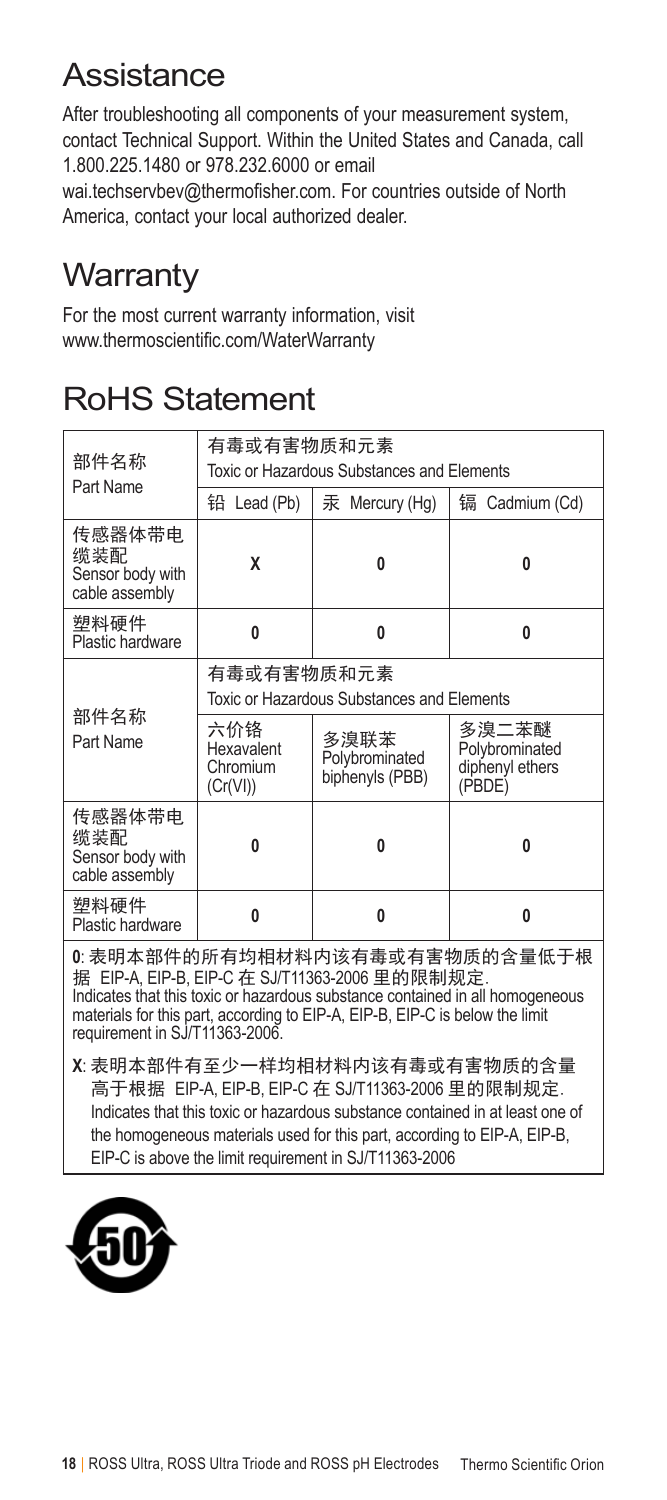# Ordering Information

| Cat. No.   | <b>Description</b>                                                                                                                                         |
|------------|------------------------------------------------------------------------------------------------------------------------------------------------------------|
| 8102BNUWP  | ROSS Ultra combination pH electrode with glass body,<br>waterproof BNC connector                                                                           |
| 8302BNUMD  | ROSS Ultra refillable pH/ATC Triode with glass body,<br>waterproof BNC and 8 pin miniDIN connectors                                                        |
| 8302BNURCA | ROSS Ultra refillable pH/ATC Triode with glass body,<br>waterproof BNC and RCA connectors (for use with Five and<br>Seven Series METTLER TOLEDO pH meters) |
| 8103BNUWP  | ROSS Ultra combination pH electrode with glass body and<br>semi-micro tip, waterproof BNC connector                                                        |
| 8104BNUWP  | ROSS Ultra combination pH electrode with glass body and<br>rugged bulb, waterproof BNC connector                                                           |
| 8107BNUMD  | ROSS Ultra gel-filled pH/ATC Triode with epoxy body,<br>waterproof BNC and 8 pin miniDIN connectors                                                        |
| 8107BNURCA | ROSS Ultra gel-filled pH/ATC Triode with epoxy body,<br>waterproof BNC and RCA connectors (for use with Five and<br>Seven Series METTLER TOLEDO pH meters) |
| 8107UWMMD  | ROSS Ultra gel-filled pH/ATC Triode with epoxy body,<br>waterproof BNC and 8 pin miniDIN connectors and 3 meter<br>cable                                   |
| 8115BNUWP  | ROSS Ultra combination pH electrode with epoxy body and<br>semi-micro tip, waterproof BNC connector                                                        |
| 8135BNUWP  | ROSS Ultra combination pH electrode with epoxy body and<br>flat surface tip, waterproof BNC connector                                                      |
| 8156BNUWP  | ROSS Ultra combination pH electrode with epoxy body,<br>waterproof BNC connector                                                                           |
| 8157BNUMD  | ROSS Ultra refillable pH/ATC Triode with epoxy body,<br>waterproof BNC and 8 pin miniDIN connectors                                                        |
| 8157BNURCA | ROSS Ultra refillable pH/ATC Triode with epoxy body,<br>waterproof BNC and RCA connectors (for use with Five and<br>Seven Series METTLER TOLEDO pH meters) |
| 8157UWMMD  | ROSS Ultra refillable pH/ATC Triode with epoxy body,<br>waterproof BNC and 8 pin miniDIN connectors and 3 meter<br>cable                                   |
| 800500U    | ROSS Ultra reference half-cell electrode with glass body, pin<br>tip connector                                                                             |
| 800300     | ROSS Sure-Flow reference half-cell electrode with glass<br>body, pin tip connector                                                                         |
| 8101BNWP   | ROSS pH half-cell electrode with glass body, waterproof<br><b>BNC</b> connector                                                                            |
| 8101SC     | ROSS pH half-cell electrode with glass body, screw cap<br>connector                                                                                        |
| 8102BN     | ROSS combination pH electrode with glass body, BNC<br>connector                                                                                            |
| 8102SC     | ROSS combination pH electrode with glass body, screw cap<br>connector                                                                                      |
| 8103BN     | ROSS combination pH electrode with glass body and<br>semi-micro tip, BNC connector                                                                         |
| 8103SC     | ROSS combination pH electrode with glass body and<br>semi-micro tip, screw cap connector                                                                   |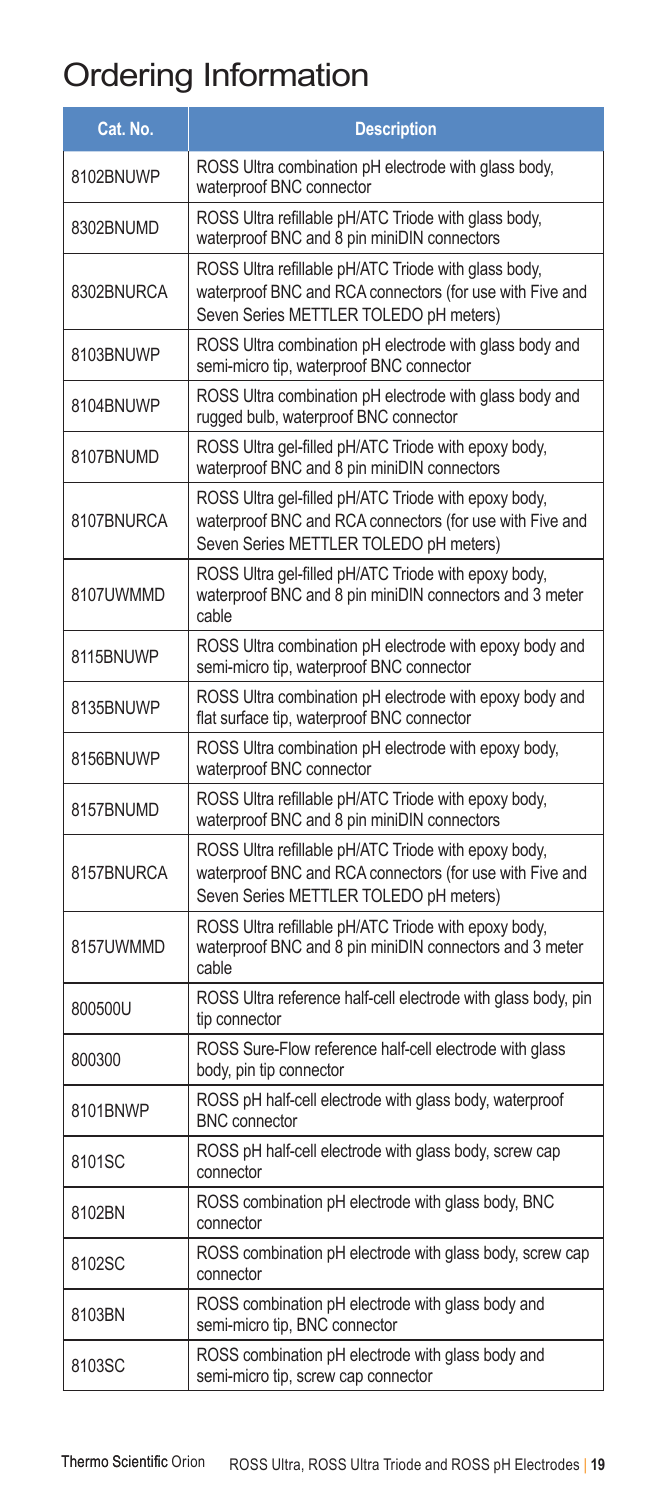| Cat. No. | <b>Description</b>                                                                                                                                                                                                                               |
|----------|--------------------------------------------------------------------------------------------------------------------------------------------------------------------------------------------------------------------------------------------------|
| 8104BN   | ROSS combination pH electrode with glass body and rugged<br>bulb, BNC connector                                                                                                                                                                  |
| 8104SC   | ROSS combination pH electrode with glass body and rugged<br>bulb, screw cap connector                                                                                                                                                            |
| 8115BN   | ROSS combination pH electrode with epoxy body and<br>semi-micro tip, BNC connector                                                                                                                                                               |
| 8115SC   | ROSS combination pH electrode with epoxy body and<br>semi-micro tip, screw cap connector                                                                                                                                                         |
| 8135BN   | ROSS combination pH electrode with epoxy body and flat<br>surface tip, BNC connector                                                                                                                                                             |
| 8135SC   | ROSS combination pH electrode with epoxy body and flat<br>surface tip, screw cap connector                                                                                                                                                       |
| 815600   | ROSS combination pH electrode with epoxy body, BNC<br>connector                                                                                                                                                                                  |
| 8155SC   | ROSS combination pH electrode with epoxy body, screw cap<br>connector                                                                                                                                                                            |
| 8162SC   | ROSS combination pH electrode with glass body and 14/15<br>standard taper, screw cap connector                                                                                                                                                   |
| 8163BNWP | ROSS combination pH electrode with glass body and spear<br>tip, waterproof BNC connector                                                                                                                                                         |
| 8163SC   | ROSS combination pH electrode with glass body and spear<br>tip, screw cap connector                                                                                                                                                              |
| 8165BNWP | ROSS Sure-Flow combination pH electrode with epoxy body,<br>waterproof BNC connector                                                                                                                                                             |
| 8165DN   | ROSS Sure-Flow combination pH electrode with epoxy body,<br>E DIN waterproof connector                                                                                                                                                           |
| 8172BNWP | ROSS Sure-Flow combination pH electrode with glass body,<br>waterproof BNC connector                                                                                                                                                             |
| 8175BNWP | ROSS Sure-Flow combination pH electrode with epoxy body,<br>semi-micro tip and waterproof BNC connector                                                                                                                                          |
| 8220BNWP | ROSS combination pH electrode with glass body, micro tip<br>and waterproof BNC connector                                                                                                                                                         |
| 810007   | ROSS pH electrode fill solution, 5 x 60 mL bottles                                                                                                                                                                                               |
| 810001   | ROSS pH electrode storage solution, 475 mL bottle                                                                                                                                                                                                |
| 910001   | pH electrode storage solution, 475 mL bottle                                                                                                                                                                                                     |
| 810199   | All-in-One ROSS pH buffer kit, includes 475 mL bottle each<br>of pH 4.01, 7.00 and 10.01 buffers, 475 mL bottle of ROSS<br>pH electrode storage solution, 30 mL bottle of pH electrode<br>cleaning solution C and 12 mm electrode storage bottle |
| 910168   | pH 1.68 buffer, 475 mL bottle                                                                                                                                                                                                                    |
| 910104   | pH 4.01 buffer, 475 mL bottle                                                                                                                                                                                                                    |
| 910105   | pH 5.00 buffer, 475 mL bottle                                                                                                                                                                                                                    |
| 910686   | pH 6.86 buffer, 475 mL bottle                                                                                                                                                                                                                    |
| 910107   | pH 7.00 buffer, 475 mL bottle                                                                                                                                                                                                                    |
| 910918   | pH 9.18 buffer, 475 mL bottle                                                                                                                                                                                                                    |
| 910110   | pH 10.01 buffer, 475 mL bottle                                                                                                                                                                                                                   |
| 910112   | pH 12.46 buffer, 475 mL bottle                                                                                                                                                                                                                   |
| 900020   | pH electrode cleaning solution kit, includes 1 x 30 mL bottle<br>each of cleaning solution A and C, 1 x 60 mL bottle each of<br>cleaning solution B and D, pipette and beaker                                                                    |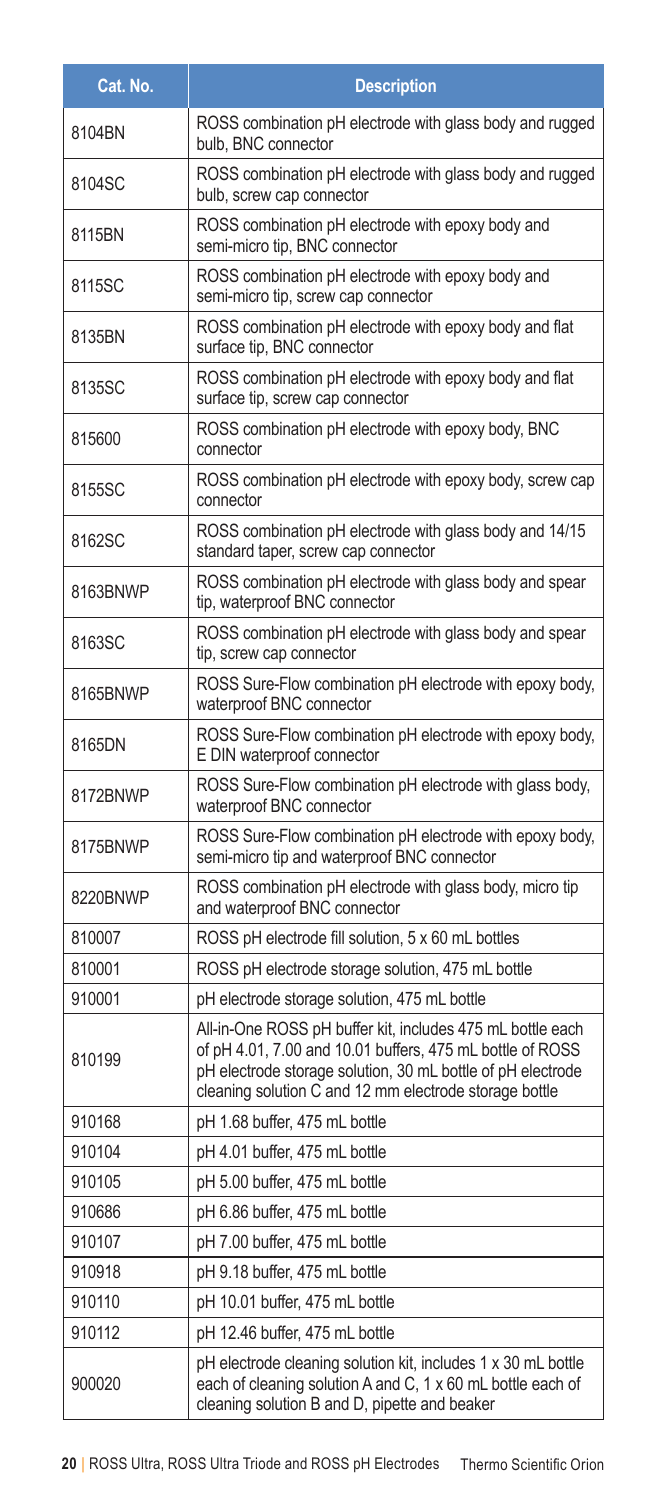| Cat. No.  | <b>Description</b>                                                                  |
|-----------|-------------------------------------------------------------------------------------|
| 900021-WA | pH electrode cleaning solution A, includes 4 x 30 mL bottles,<br>pipette and beaker |
| 900022-WA | pH electrode cleaning solution B, includes 4 x 60 mL bottles,<br>pipette and beaker |
| 900023    | pH electrode cleaning solution C, includes 4 x 30 mL bottles,<br>pipette and beaker |
| 900024    | pH electrode cleaning solution D, includes 4 x 60 mL bottles.<br>pipette and beaker |
| 910005    | Bulb guard for glass pH electrodes, pack of 5                                       |
| 910003    | 12 mm electrode storage bottle, pack of 3                                           |

Visit www.thermoscientific.com/water for additional accessories, buffers and buffer sizes.

## **Specifications**

| pH Range                                                                        | $0$ to 14 pH                                                                                    |
|---------------------------------------------------------------------------------|-------------------------------------------------------------------------------------------------|
| pH Precision                                                                    | $±0.01$ pH                                                                                      |
| Temperature Range                                                               | 0 to 100 $^{\circ}$ C                                                                           |
| <b>ROSS Ultra Triode</b><br><b>Temperature Accuracy</b>                         | $\pm$ 1°C at 2 minutes when immersed at<br>least 2 inches in solution                           |
| Slope                                                                           | 92 to 102% theoretical Nernst slope                                                             |
| <b>Isopotential Point</b>                                                       | pH 7                                                                                            |
| Internal Reference                                                              | <b>ROSS</b>                                                                                     |
| <b>Fill Solution</b><br>(Gel-filled electrodes do not require fill<br>solution) | 3 M KCI, Cat. No. 810007                                                                        |
| Accuracy of Measuring pH 6.86<br>Buffer After Calibration at 25 °C              | Accurate within 0.03 pH for buffer at 0<br>to 100°C using automatic<br>temperature compensation |
| Response Speed in 6.86 Buffer<br>Between 25°C to 75°C                           | Response stable to 0.01 pH within 30<br>seconds                                                 |
| Response Speed Between 6.86 and<br>4.01 Buffers at 25°C                         | Response stable to 0.005 pH within<br>30 seconds                                                |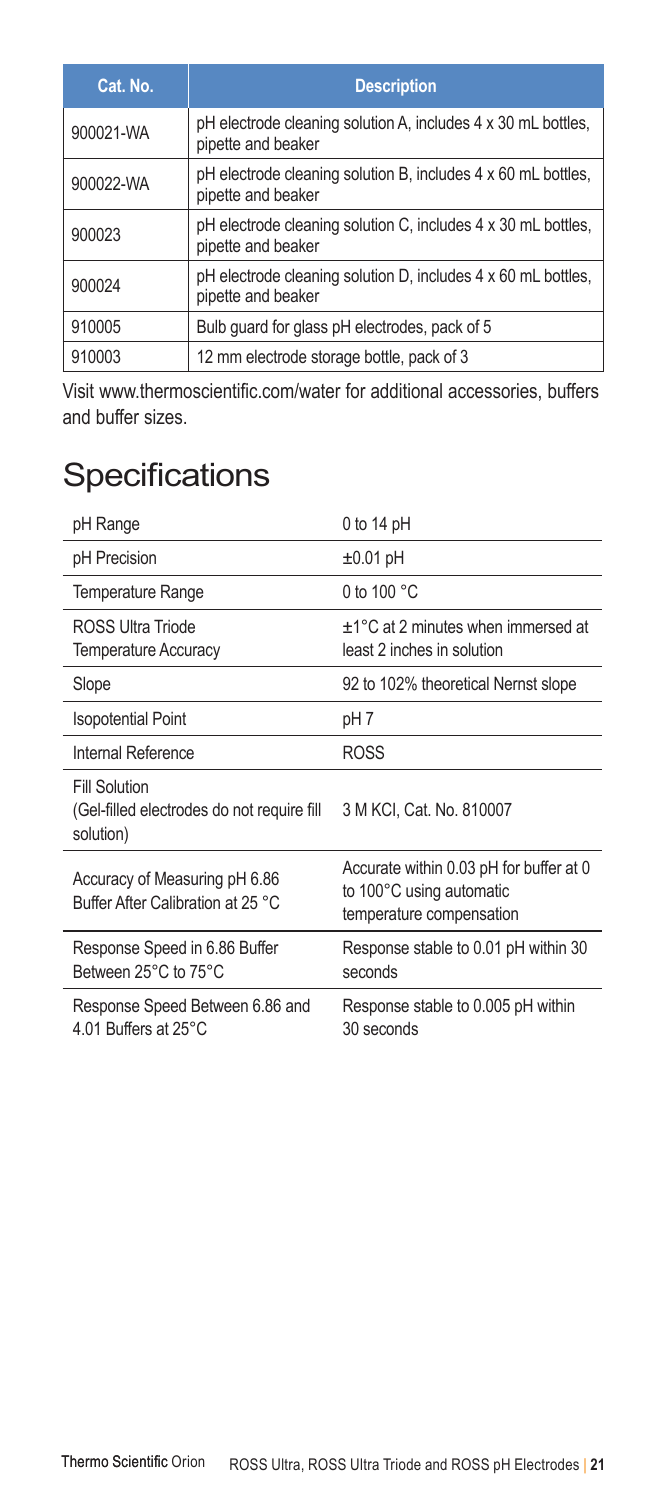| <b>Dimensions</b>                                                                                                                                                                                                                              |                                                                |
|------------------------------------------------------------------------------------------------------------------------------------------------------------------------------------------------------------------------------------------------|----------------------------------------------------------------|
| 8102BNUWP, 8302BNUMD,<br>8104BNUWP.8107BNUMD.<br>8107UWMMD, 8135BNUWP,<br>8156BNUWP, 8157BNUMD,<br>8157UWMMD, 800500U.<br>8101BNWP, 8102BN, 8104BN,<br>8135BN, 815600, 8162SC,<br>8165BNWP, 8172BNWP,<br>8302BNURCA, 8107BNURCA,<br>8157BNURCA | 120 mm (length)<br>12 mm (diameter)                            |
| 8103BNUWP, 8103BN, 8103SC                                                                                                                                                                                                                      | 165 mm (length)<br>95 mm (tip length)<br>6 mm (tip diameter)   |
| 8115BNUWP, 8115BN, 8115SC,<br>8175BNWP                                                                                                                                                                                                         | 165 mm (length)<br>95 mm (tip length)<br>8 mm (tip diameter)   |
| 8163BNWP.8163SC                                                                                                                                                                                                                                | 110 mm (length)<br>20 mm (tip length)<br>4.5 mm (tip diameter) |
| 8220BNWP                                                                                                                                                                                                                                       | 155 mm (length)<br>40 mm (tip length)<br>3 mm (tip diameter)   |